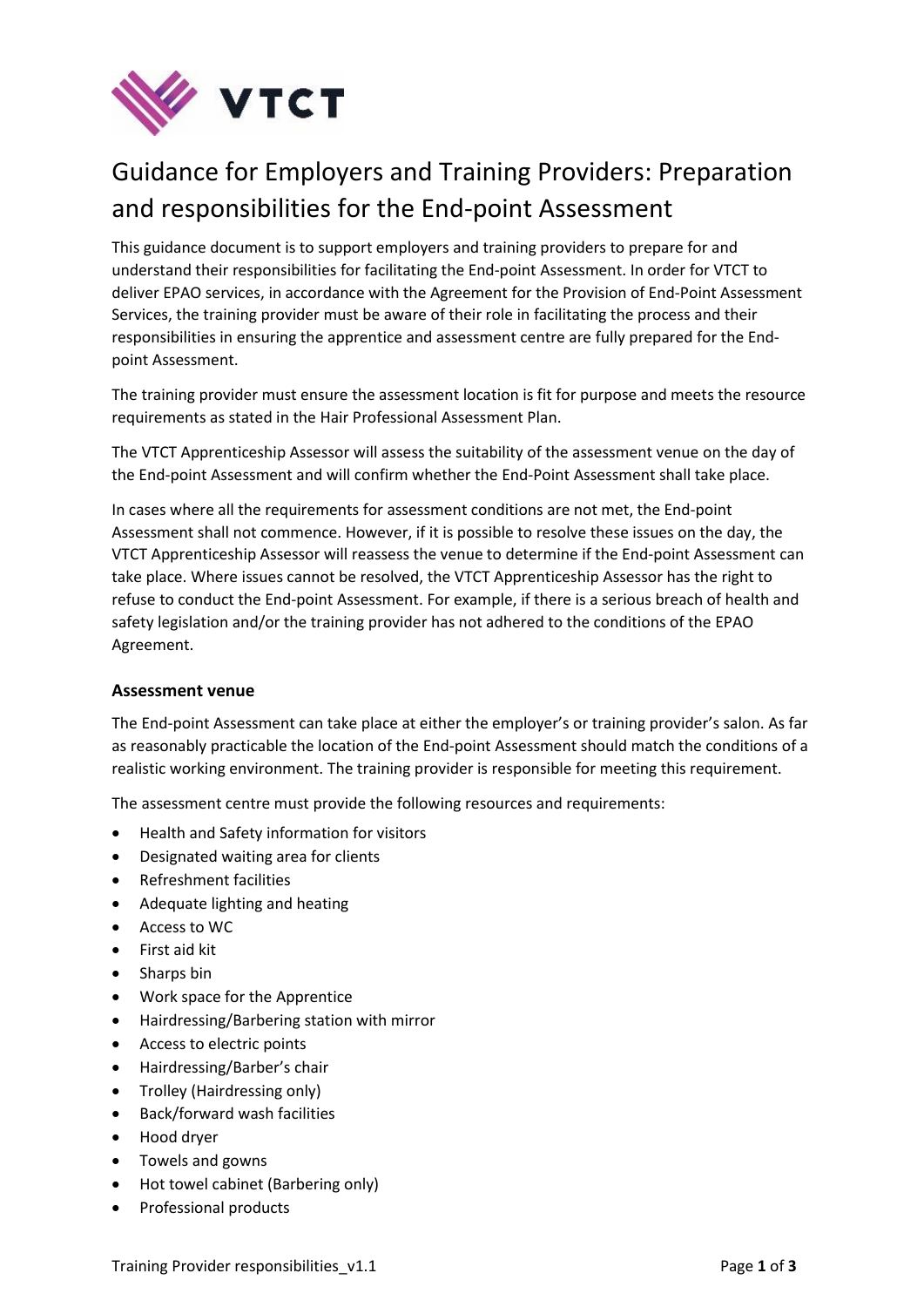

In addition, the assessment venue will provide salon consumables (disposables), PPE (gloves, apron etc.), product data sheets (COSHH) and manufacturers' instructions for all products. The centre will declare any conflict of interest.

The training provider will ensure that the apprentice has been informed of the equipment they are required to bring:

- **•** Scissors
- Clippers
- Hairdryers
- Brushes
- Products

All equipment must be in good working order.

The apprentice is to have a dedicated space in order to perform the End-point Assessment, this space shall conform to current health and safety legislation and regulations. The assessment venue must have taken into account commercial practice and all bye-laws, legislation and local authority requirements, and have the necessary insurance cover, e.g. Public Liability Insurance.

# **Exam Assistant**

The training provider will provide an Exam Assistant for the duration of the End-point Assessment. The Exam Assistant is to have direct communication only with the VTCT Apprenticeship Assessor and must be fully aware of their role and the assessment controls that are in place, particularly in respect of collaboration.

The Exam Assistant will liaise with the VTCT Apprenticeship Assessor throughout the End-point Assessment to ensure that the assessment progresses without undue delay by responding to reasonable requests, e.g. additional equipment or consumables. They must remain impartial throughout the End-Point Assessment and must not talk to the apprentice directly.

# **Apprentice preparation**

The training provider shall ensure that the apprentice understands the requirements of the Endpoint Assessment and what is expected of them. The apprentice shall be informed of the assessment booking details (date, time, and venue) and which tools, equipment and products they are required to bring with them to the End-point Assessment.

VTCT recommends that, for best practice the apprentice will have undertaken a mock End-point Assessment, which covers all of the requirements specified in the Hair Professional Assessment Plan, and that feedback has been provided to the apprentice on their performance. Where an apprentice fails the mock End-Point Assessment, the apprentice should have further training and support before the summative End-Point Assessment takes place. VTCT recommends that, to support planning, training providers and apprentices use the End-point Assessment Sequence which is available on the VTCT website.